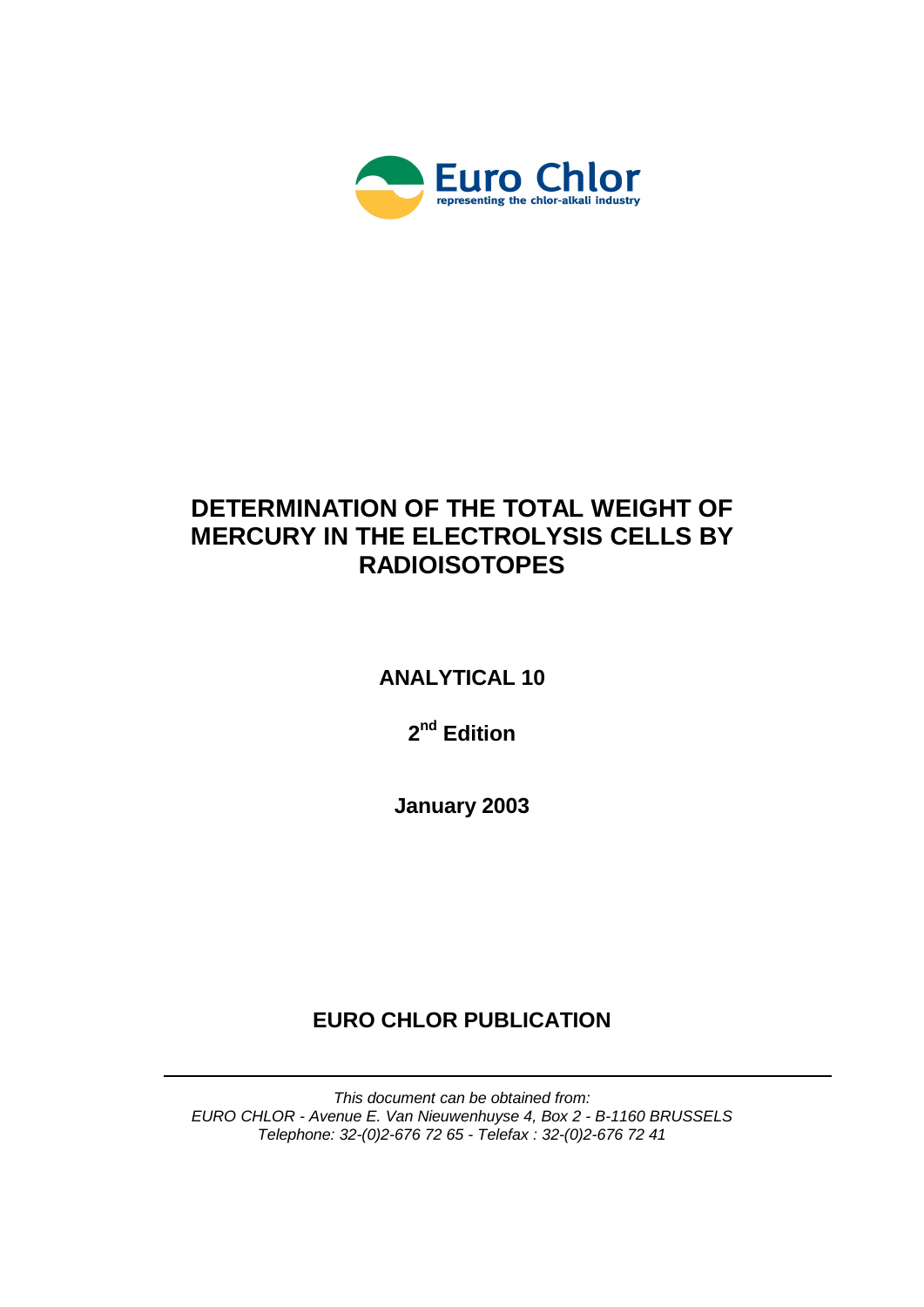# **Euro Chlor**

Euro Chlor is the European federation which represents the producers of chlorine and its primary derivatives.

Euro Chlor is working to:

- improve awareness and understanding of the contribution that chlorine chemistry has made to the thousands of products, which have improved our health, nutrition, standard of living and quality of life;
- maintain open and timely dialogue with regulators, politicians, scientists, the media and other interested stakeholders in the debate on chlorine;
- ensure our industry contributes actively to any public, regulatory or scientific debate and provides balanced and objective science-based information to help answer questions about chlorine and its derivatives:
- $\bullet$  promote the best safety, health and environmental practices in the manufacture, handling and use of chlor-alkali products in order to assist our members in achieving continuous improvements (*Responsible Care).*

\*\*\*\*\*\*\*\*\*\*\*

This document has been produced by the members of Euro Chlor and should not be reproduced in whole or in part without the prior written consent of Euro Chlor.

This reference manual is intended to give only guidelines and recommendations. The information is provided in good faith and has been based on the best information currently available. The information is to be relied upon at the user's own risk. Euro Chlor and its members make no guarantee and assume no liability whatsoever for the use and the interpretation of or the reliance on any of the information in this document.

Prior to 1990, Euro Chlor's technical activities took place under the name BITC (Bureau International Technique du Chlore). References to BITC documents may be assumed to be to Euro Chlor documents.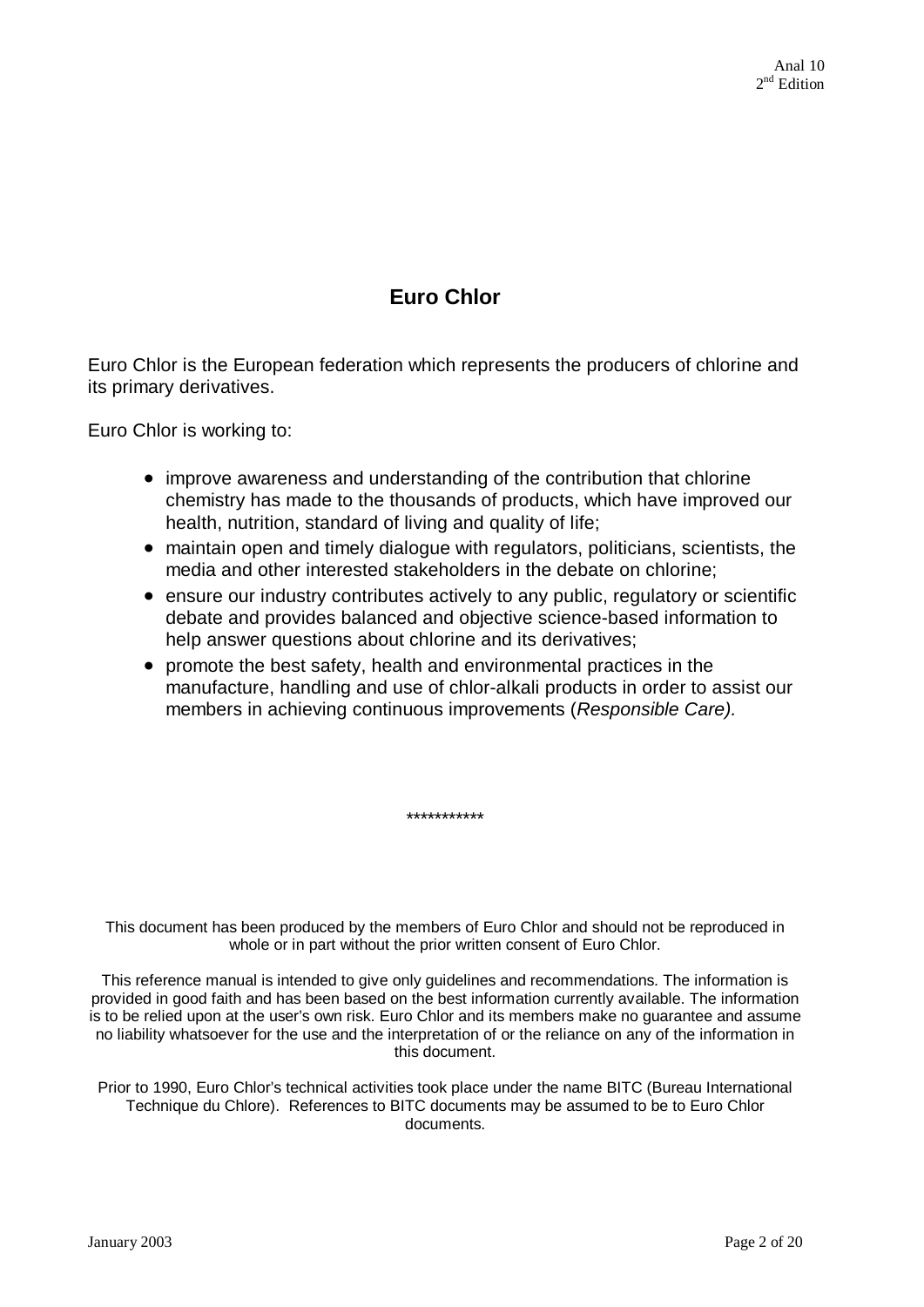# **RESPONSIBLE CARE IN ACTION**

Chlorine is essential in the chemical industry and consequently there is a need for chlorine to be produced, stored, transported and used. The chlorine industry has cooperated over many years to ensure the well-being of its employees, local communities and the wider environment. This document is one in a series which the European producers, acting through Euro Chlor, have drawn up to promote continuous improvement in the general standards of health, safety and the environment associated with chlorine manufacture in the spirit of *Responsible Care.*

The voluntary recommendations, techniques and standards presented in these documents are based on the experiences and best practices adopted by member companies of Euro Chlor at their date of issue. They can be taken into account in full or partly, whenever companies decide it individually, in the operation of existing processes and in the design of new installations. They are in no way intended as a substitute for the relevant national or international regulations which should be fully complied with.

It has been assumed in the preparation of these publications that the users will ensure that the contents are relevant to the application selected and are correctly applied by appropriately qualified and experienced people for whose guidance they have been prepared. The contents are based on the most authoritative information available at the time of writing and on good engineering, medical or technical practice but it is essential to take account of appropriate subsequent developments or legislation. As a result, the text may be modified in the future to incorporate evolution of these and other factors.

This edition of the document has been drawn up by the Environmental Working Group to whom all suggestions concerning possible revision should be addressed through the offices of Euro Chlor.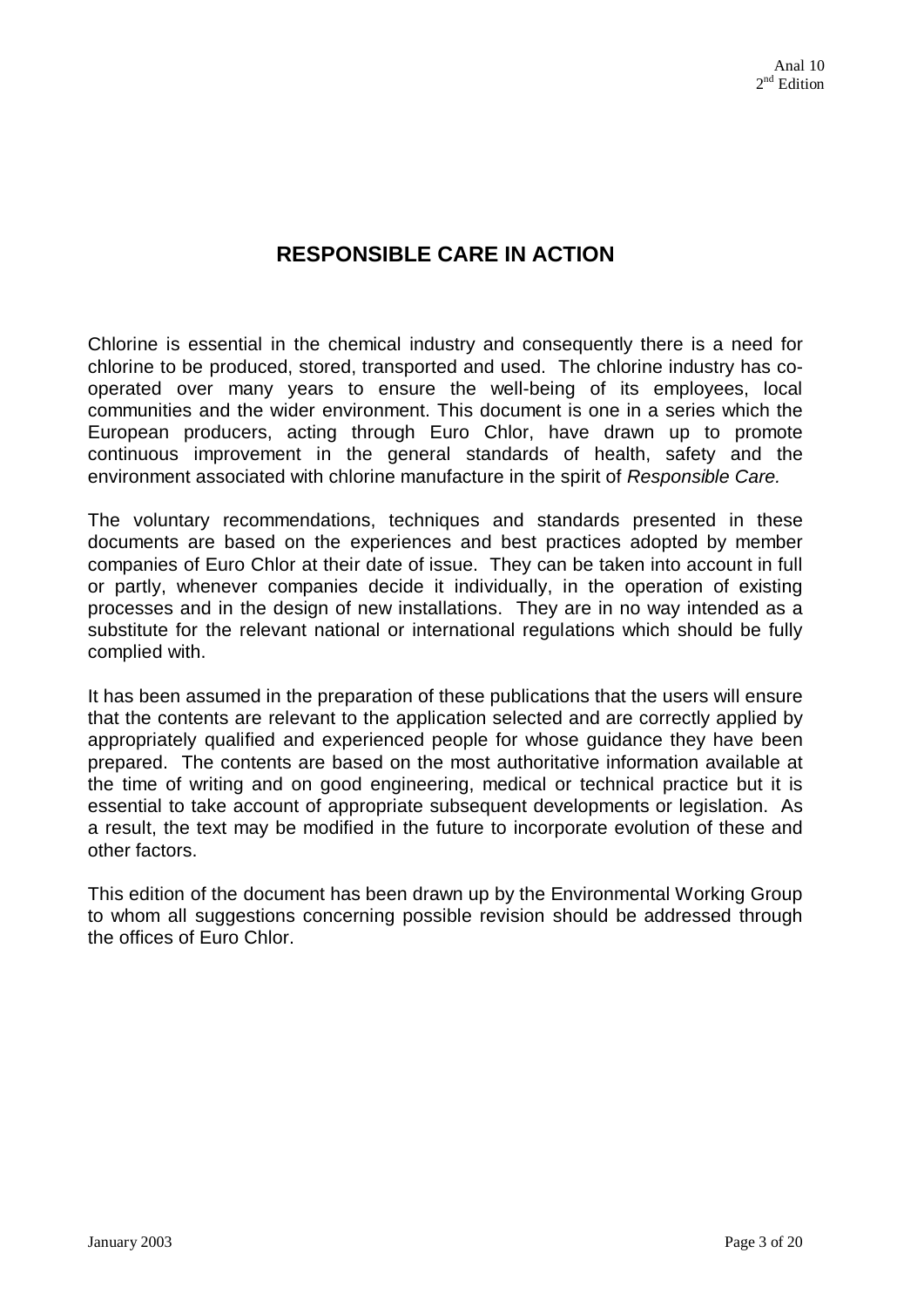# **Summary of the Main Modifications in this version**

| <b>Section</b> | <b>Nature</b>                                                        |
|----------------|----------------------------------------------------------------------|
| All            | Curie and Rem (old units) are maintained with Becquerel and          |
|                | <b>Sievert</b>                                                       |
| 3              | Use of specific PE bottles of the same production charge is          |
|                | recommended.                                                         |
| 9              | Washing of samples is recommended                                    |
| Appendix 4     | "The preparation of the active sticksolution and the bottling of the |
| section 2      | doping samples has to be achieved in a laboratory fume hood" is      |
|                | added                                                                |

## **TABLE OF CONTENTS**

| 1           | <b>CHOICE OF ISOTOPE</b>                                                                                                                                                                                                                          | 6                                                                              |
|-------------|---------------------------------------------------------------------------------------------------------------------------------------------------------------------------------------------------------------------------------------------------|--------------------------------------------------------------------------------|
| $\mathbf 2$ | <b>IRRADIATION OF MERCURY</b>                                                                                                                                                                                                                     | $6\phantom{a}$                                                                 |
| 3           | <b>CHOICE OF COUNTING PHIALS</b>                                                                                                                                                                                                                  | $6\phantom{a}$                                                                 |
| 4           | <b>PREPARATION OF RADIOACTIVE MERCURY FOR CELL DOSING</b>                                                                                                                                                                                         | $6\phantom{1}$                                                                 |
| 5           | CHECK OF COMPLETE MIXING AND PREPARATION OF STANDARDS                                                                                                                                                                                             |                                                                                |
|             | <b>AND MERCURY BACKGROUND SAMPLES</b>                                                                                                                                                                                                             | 7                                                                              |
| 6           | <b>DOSING THE CELLS</b>                                                                                                                                                                                                                           | 7                                                                              |
| 7           | <b>DETERMINATION OF MINIMUM MIXING TIME</b>                                                                                                                                                                                                       | $\overline{8}$                                                                 |
| 8           | <b>SAMPLING OF THE CELLS</b>                                                                                                                                                                                                                      | $\overline{9}$                                                                 |
| 9           | <b>PREPARATION OF SAMPLES FOR COUNTING</b>                                                                                                                                                                                                        | $\overline{9}$                                                                 |
| 10          | <b>MEASUREMENT OF ACTIVITY</b>                                                                                                                                                                                                                    | 9                                                                              |
| 11          | <b>LIST OF ANNEXES</b>                                                                                                                                                                                                                            | 11                                                                             |
|             | 1. Appendix 1: Choice of a Narrow Window<br>2. Appendix 2: Amount of Mercury to be Added<br>3. Appendix 3: Accuracy of the Method<br>4. Appendix 4: Handling of Radioactive Mercury<br>5. Appendix 5: Regulations to be Followed by the Factories | 12<br>$\overline{13}$<br>$\overline{14}$<br>$\overline{16}$<br>$\overline{18}$ |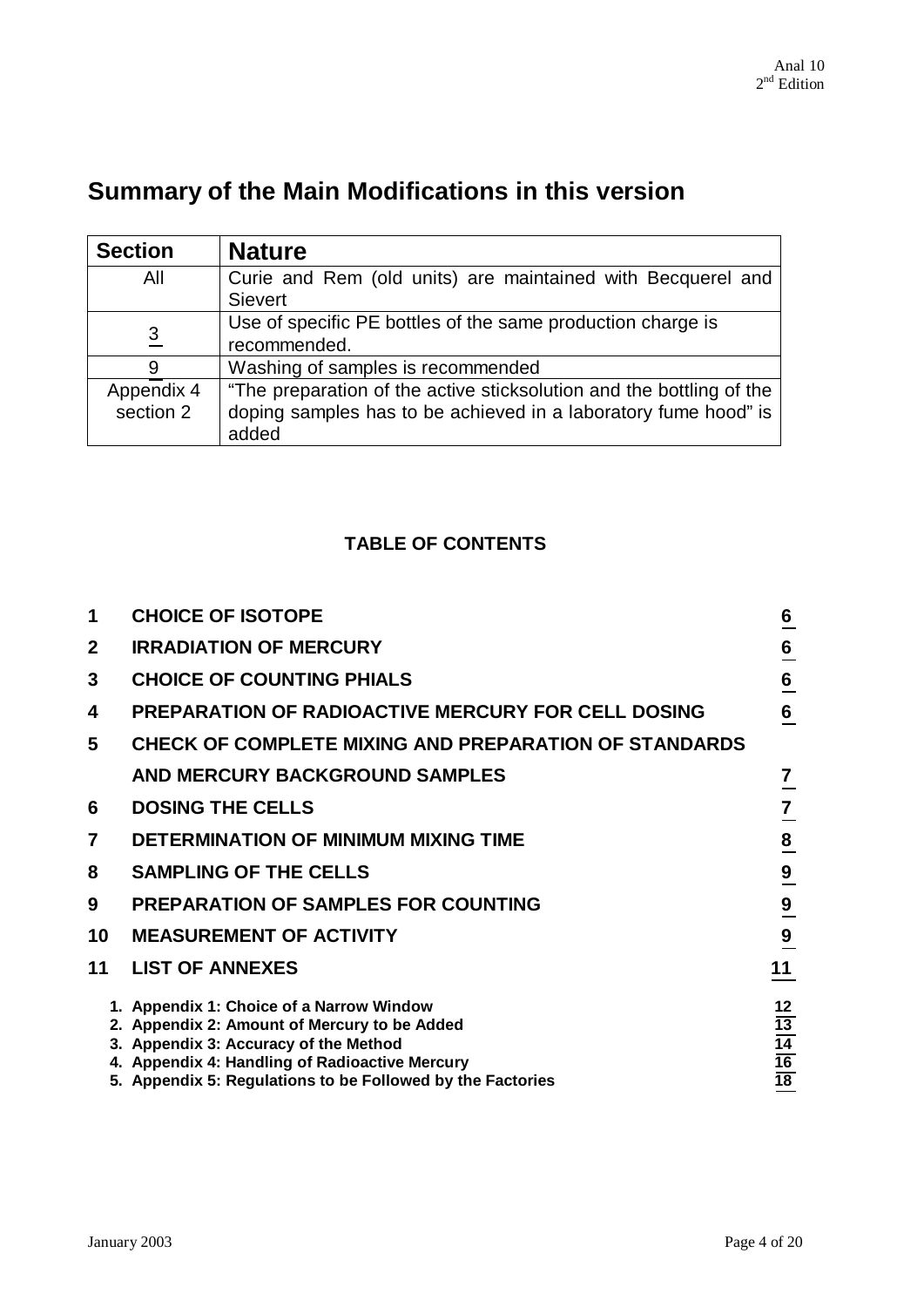#### **PREFACE**

The mercury loss in a chlorine production plant working with mercury cells is to be determined by regular, in general annual, inventories of the total amount of mercury in the plant. As the consumption, which is relatively low in proportion to the total amount, is determined by the difference of two large numbers, viz. the two successive mercury inventories, they must be performed very accurately.

Instead of weighing the mercury, which was the only possibility in the past, the radioactive dilution method has now become an attractive procedure. It has two major benefits in that it requires considerably less working time and does not need the electrolysis to be interrupted. If possible, the measurement should be achieved after having a washing of cells and recovered mercury. Technical difficulties have to be considered however, as the operation of an electrolysis plant is not an ideal system for the application of this analytical method.

The dilution method is a simple means of determining the amount of liquid in a container. A small amount of a concentrated solution of a compound, not already present in the liquid, is added and, after thoroughly mixing, the final concentration of the added substance determined. The amount of liquid in the container can be calculated from the initial and final concentrations of the added compound.

The use of a radioactive tracer replaces the concentration determinations by activity measurements which are independent of the chemical quality of the liquid under test.

Radioactive mercury is the most suitable tracer to determine the amount of mercury present in electrolysis cells by the dilution method. The necessary mixing of the radioactive labelled mercury with the cell mercury is achieved by the continuous circulation of the mercury in the cell-decomposer assembly.

For the correct application of this method attention must be paid to a number of features, such as: chemical purity of the stable mercury to be irradiated, counting conditions and phial geometry, the method for dosing and sampling the cells, the choice of the mixing time, etc.

These different points are detailed in the procedure described hereafter.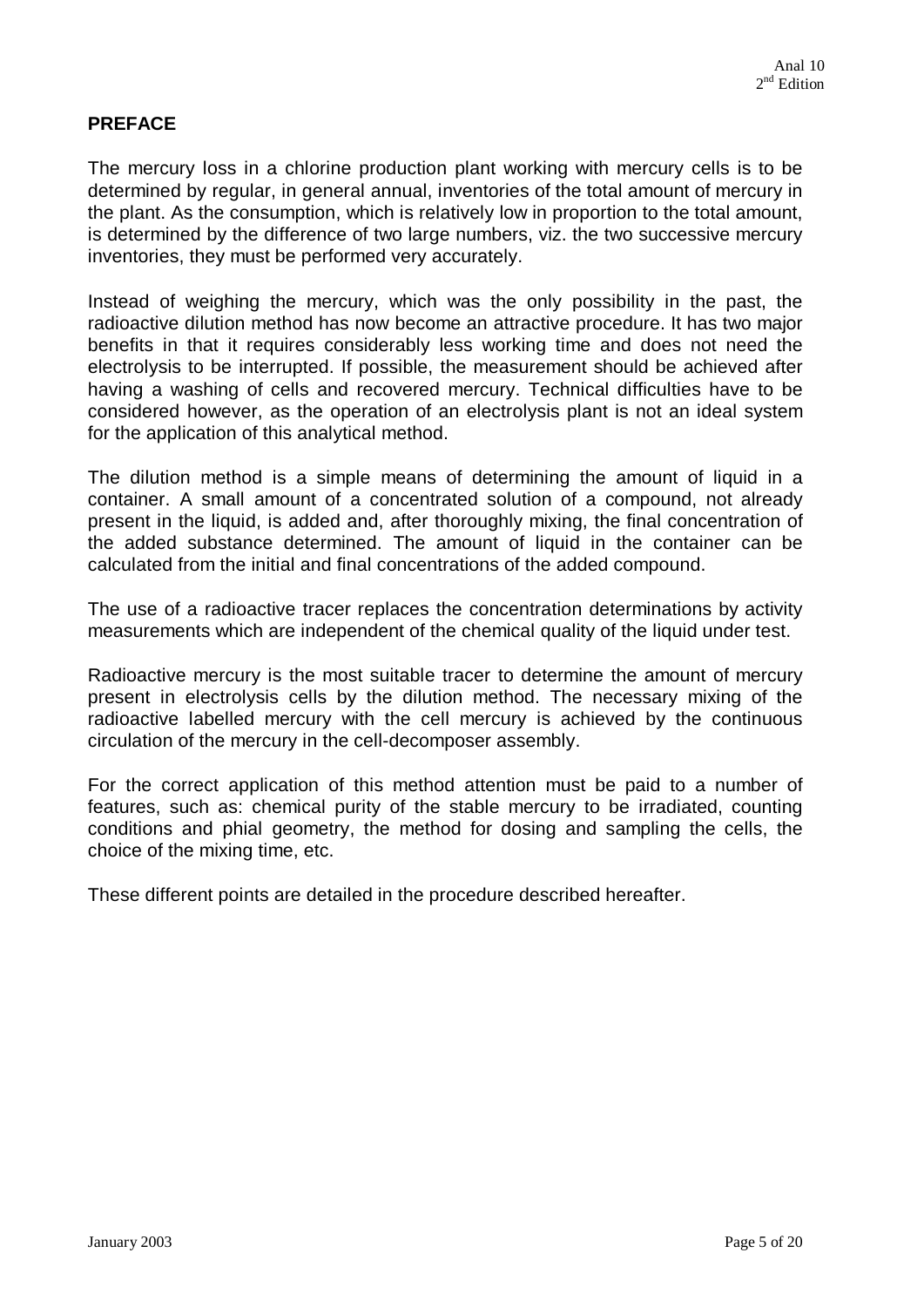#### <span id="page-5-1"></span>**1 CHOICE OF ISOTOPE**

Hg 197 (T  $_{1/2}$  = 65 hours) and Hg 203 (T  $_{1/2}$  = 47 days) can be used but the choice is dependent upon the time required for complete mixing of the radioactive mercury with the mercury in the electrolysis cell (including thick mercury). If the mixing time is of the order of one week, Hg 203 must be used. When using Hg 197, correction factors for the decay rate must be applied. In addition, because of the short half life all the operations have to be carried out quickly and it requires the counting equipment to be installed near the electrolysis plant.

#### <span id="page-5-2"></span>**2 IRRADIATION OF MERCURY**

Pure analytical grade mercury or mercuric oxide (spec. pure) is used for irradiation to minimise unwanted radioisotopes. Mercury or mercuric oxide is placed in a quartz ampoule of high purity and irradiated in an atomic pile. The total activity required is calculated on a basis of minimum 740 MBq/ton (20 mCi/ton) of cell mercury for Hg 197 and of 25 to 50 MBq/ton (0.67 – 1.35 mCi/ton) of cell mercury for Hg 203. When using Hg 203 the irradiated sample should be put aside for 2-3 weeks to allow short-lived mercury isotopes to decay.

When using HgO, the quartz ampoule is crushed after irradiation and the HgO dissolved in conc.  $HNO<sub>3</sub>$ . The Hg<sup>++</sup> is reduced to metallic mercury by adding zinc powder and formic acid. Excess zinc is dissolved with HCl.

A  $\gamma$ -spectrum is carried out on the radioactive mercury prior to the preparation for cell dosing to check that it is not contaminated with radioactive impurities.

#### <span id="page-5-0"></span>**3 CHOICE OF COUNTING PHIALS**

Use only phials which give the same response on the counting equipment. To check for symmetry fill the counting phials with radioactive mercury whose activity is a few times higher than that of the cell mercury samples. Adjust the mercury level or its weight in each phial, remove air bubbles by tipping them several times and measure the activity as described in Section [10.](#page-8-2) Retain the phials which give counts within  $\pm$  0.2% (2  $\sigma$ ) and discard the others. Use of specific PE bottles of the same production charge is recommended.

#### <span id="page-5-3"></span>**4 PREPARATION OF RADIOACTIVE MERCURY FOR CELL DOSING**

Place very clean, dry, low activity mercury in a suitable container (decantation and filtration on cotton-wool is normally sufficient to obtain satisfactory mercury) and carefully add the radioactive mercury.

Mix thoroughly using a slowly rotating stirrer or a rolling mixer. This mixture is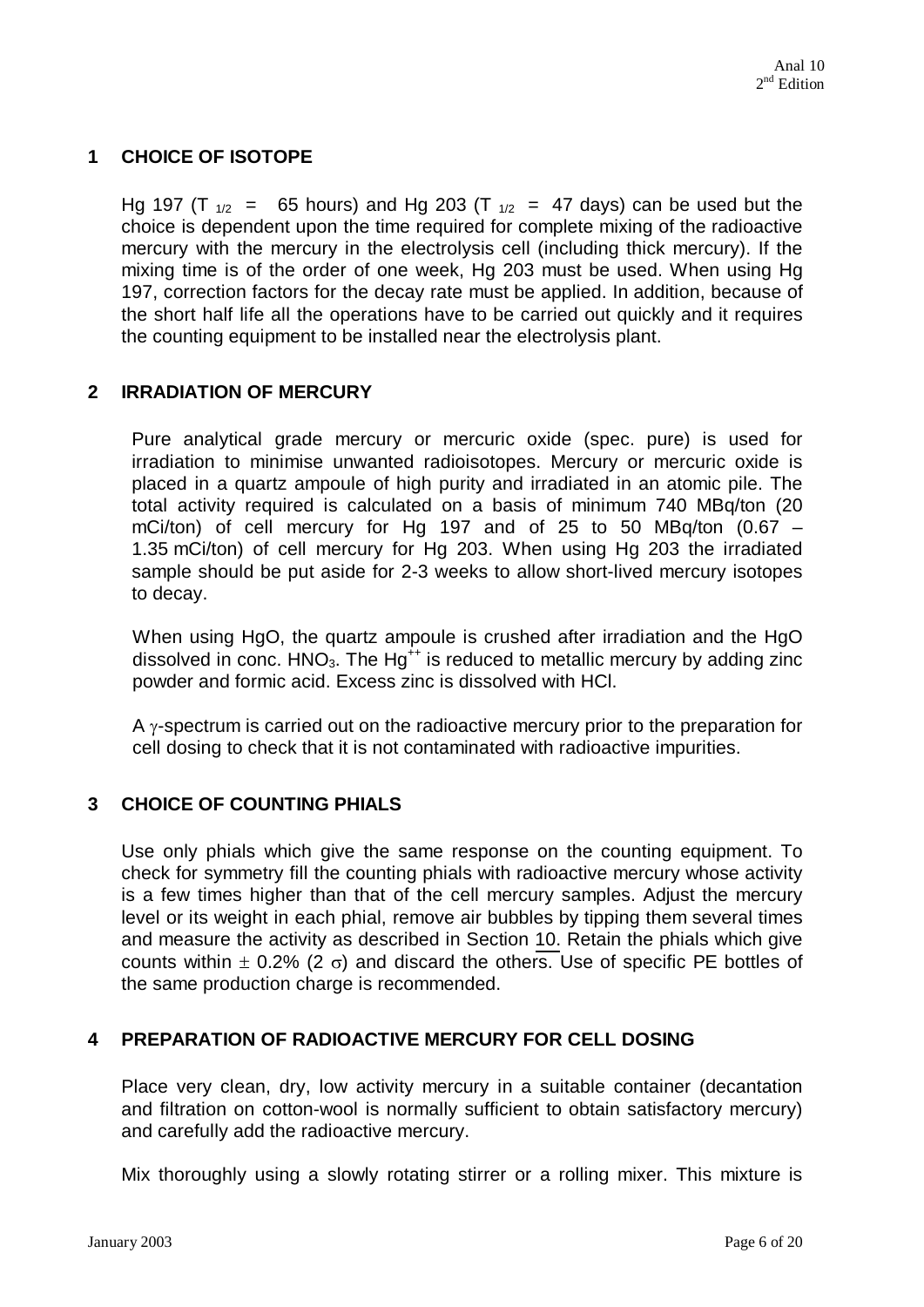called the stock mercury. Transfer known quantities (by weight or volume) of this stock mercury to clean containers for individual cell doping. The aliquots are called doses. Weigh the doses to an accuracy of 0.05 % using 100 g as a minimum dose size. Take at least three samples at regular intervals during the dispensing, to check for complete mixing and to prepare standards for counting purposes.

#### <span id="page-6-0"></span>**5 CHECK OF COMPLETE MIXING AND PREPARATION OF STANDARDS AND**

#### **MERCURY BACKGROUND SAMPLES**

Mix thoroughly a part of each of the above at least three samples, called the standards, with the quantity of clean, dry, non radioactive mercury to give an activity similar to that expected when the doses are diluted within the cell. Carry out the weighing to 0.005 %. Measure their  $\gamma$ -radiation on a scintillation counter. The counts of each of the standards must be within  $\pm$  0.2 % (2 $\sigma$ ) to make sure that the stock mercury is homogeneous.

Take samples from the stock of non radioactive mercury used to prepare the standards which will be called mercury background samples and use them to take into account extra pulses arising from the radioactivity of surroundings, electronics noise, etc.

#### <span id="page-6-1"></span>**6 DOSING THE CELLS**

When using Hg 197, after one year no residual detectable activity remains even from the small amount of Hg 203 impurity. Therefore there is no need to take samples, called cell background samples, from the cells prior to dosing.

When using either isotope, take cell background samples from all the cells if the time between two inventories is less than 12 months.

In the case of Hg 203 labelling, if an inventory is made every 18 months or more, no sampling is necessary.

Nevertheless, it must be kept in mind that contamination of the cells may occur, e.g. by using contaminated mercury bought from an electrolysis plant or a mud distillation plant. It is therefore of good practice to keep a sample of external plant mercury and to check its radioactivity.

Carefully add the doses to the cells, ensuring that they mix with the moving bed of mercury (avoid splashing). This addition may be instantaneous or spread over a period of time.

Make sure that the radioactivity is transferred quantitatively into the cell:

- $\triangleright$  by measuring the residual activity, or
- $\triangleright$  by rinsing the container either with water or mercury (specially for polyethylene containers), or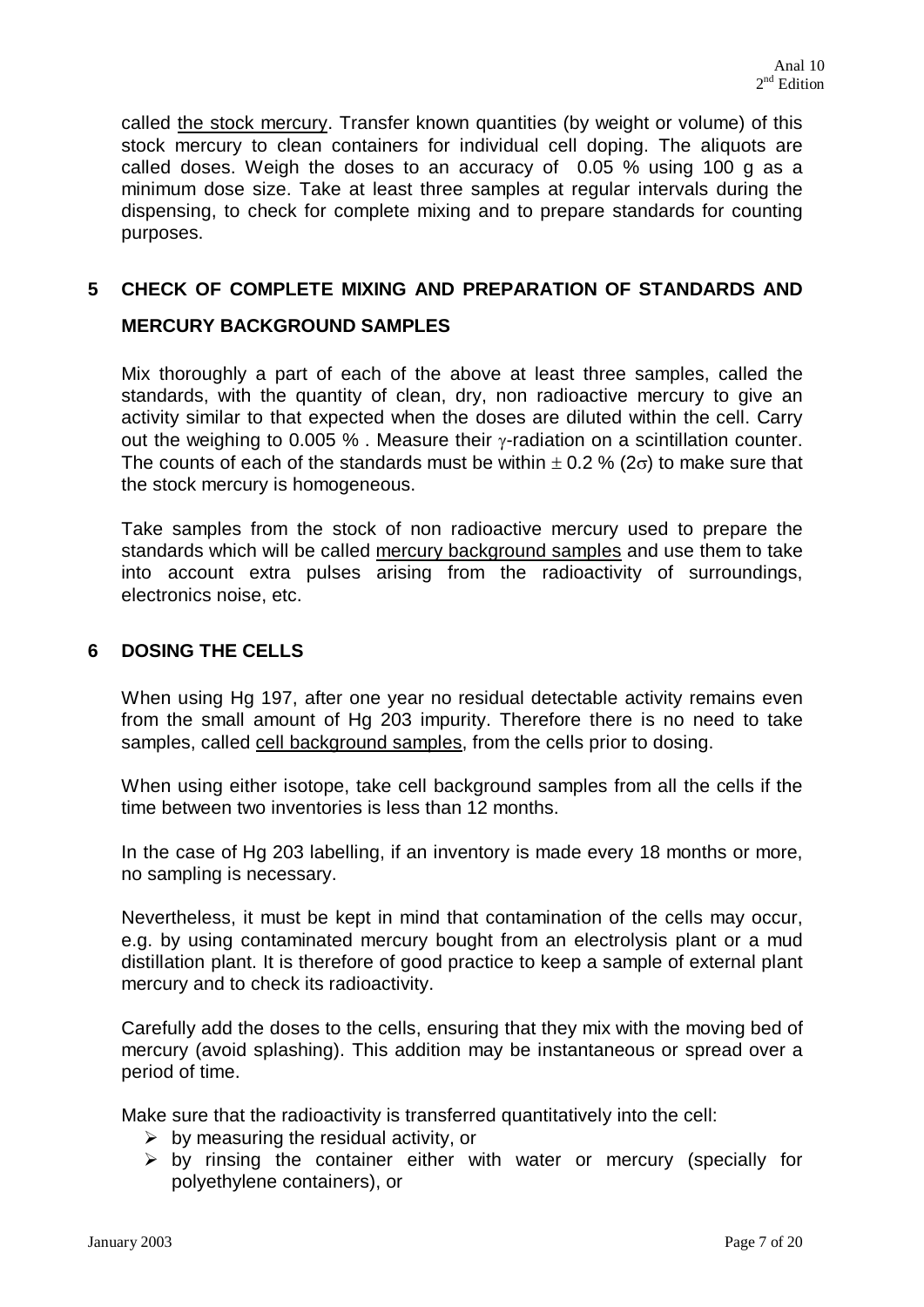$\triangleright$  by weighing.

The method must be checked in advance for efficiency.

In any case, do not use the empty dose containers to sample the cells. During the mixing period the addition and removal of mercury from the cells should be avoided. If, exceptionally, mercury has to be added or removed, the quantities must be measured and recorded.

Transfer of mercury from one cell to another is not permitted before the cells have been sampled.

#### <span id="page-7-0"></span>**7 DETERMINATION OF MINIMUM MIXING TIME**

Determine the minimum time  $(t_0)$  for complete mixing of the cell mercury and the radioactive dose by taking samples from the decomposer at regular intervals (hours or days). Measure the  $\gamma$ -radiation of the samples on a scintillation counter, plot net counts (corrected for decay) against time.

The following figure shows an example of such a graph which reaches a plateau when the number of counts is minimum  $(n_m)$ . This indicates that homogeneity is reached.

For a given cell, the minimum mixing time  $t_0$  is given by the intersection of the plot with a horizontal line corresponding to  $(n_m + 0.4 \times 10^{-2} n_m)$  as shown in the figure. The value ( $n_m + 0.4 \times 10^{-2}$   $n_m$ ) takes into account the repeatability  $\pm$  0.4 % ( $2\sigma$ ) of a routine counting of a sample. This work has to be carried out only once for each type of cell by checking 5 % of the total number of cells installed in every cell room.

For each given type of cell the mixing time  $T_0$  to be chosen is the highest t<sub>o</sub> value found

The determination of  $T_0$  has to be repeated if major changes of the mercury inventory, cell construction, etc., have been made.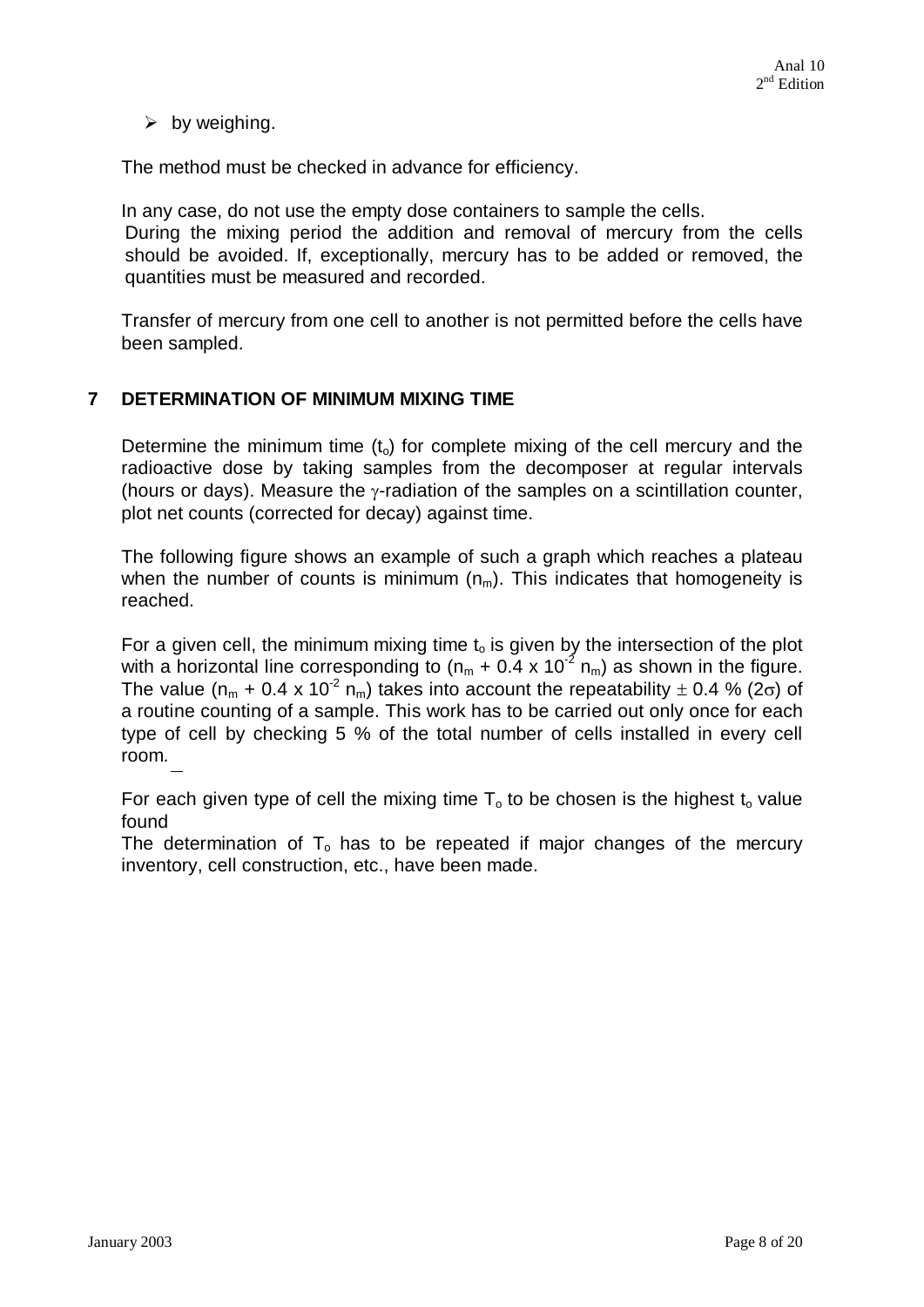

#### <span id="page-8-1"></span>**8 SAMPLING OF THE CELLS**

Use clean containers for sampling.

Take the cell mercury samples after a time 1.25  $T_0$  but at any rate after at least one day. A second sample may be taken after minimum 1.5  $T<sub>o</sub>$ , to confirm (within  $\pm$  0.4 %) the activity of the first sample.

This ensures that complete mixing is reached for each cell and that no sampling error has occurred.

#### <span id="page-8-0"></span>**9 PREPARATION OF SAMPLES FOR COUNTING**

It is recommended to wash the samples in a separating funnel with HCl (2N) to remove sodium. Transfer the washed mercury into the phials in the same way as described in section [3.](#page-5-0)

Washing may be avoided if the activity measurements are not influenced by the density changes resulting from the amalgam present, that is when the sample has the saturation thickness towards the  $\gamma$ -rays emission.

#### <span id="page-8-2"></span>**10 MEASUREMENT OF ACTIVITY**

Set up the counting equipment, e.g. scintillation counter with a sodium iodide crystal, as described in the manufacturers operating manual. Carry out a pulse height spectrum at the start of the counting series and maintain a suitable window, e.g. from 20 to 120 keV for Hg 197 and from 220 to 320 keV for Hg 203 (see Appendix Nr 1). Choose the counting time so that the cell mercury samples give a count of about 100,000 ( $2\sigma$  = 0.6 %) above the cell background samples. (With a count of 150,000,  $2\sigma = 0.5$  %).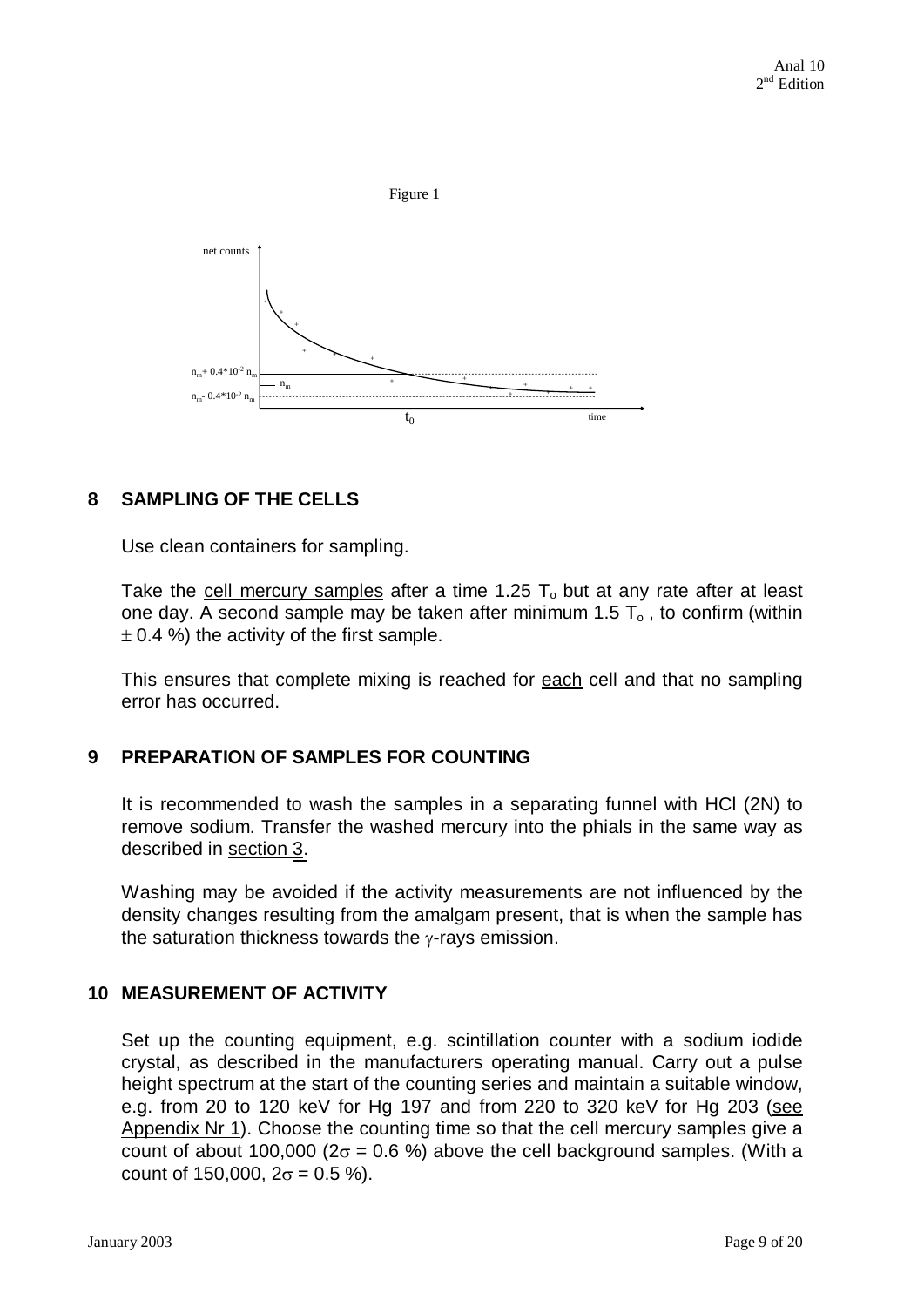(Note: when the individual cell mercury weight needs to be known with a better precision, the total counting time may be increased).

Use the same counting time to measure the activity of the cell mercury samples, the cell background samples, the mercury background samples and the standards.

To simplify calculations, standards are measured every two hours. The Hg 203 decay may then be ignored and the mean arithmetic value of the two standards enclosing cell mercury samples may be used to calculate the cell content.

In case the counts of the standards and the cell mercury samples are very different, correct them for dead-time losses.

Check the counts of standards and mercury background samples regularly over the whole counting period to ensure that the counting device remains in good working order.

Calculate the original amount of Hg, Q (kg) in each cell, by the following formula:

$$
Q = (\frac{P}{r} X \frac{n_t}{n_c}) - P
$$

in which :

| P, kq,       | IS | the weight of radioactive mercury introduced into the cell                             |
|--------------|----|----------------------------------------------------------------------------------------|
| r,           |    | the common rate of dilution of the standards (of the order<br>of $10^{-4} - 10^{-3}$ ) |
| $n_c$ , CDS, |    | the net activity of the cell mercury sample                                            |
| $n_t$ , cps, |    | the arithmetic mean of the net activity of the standards.                              |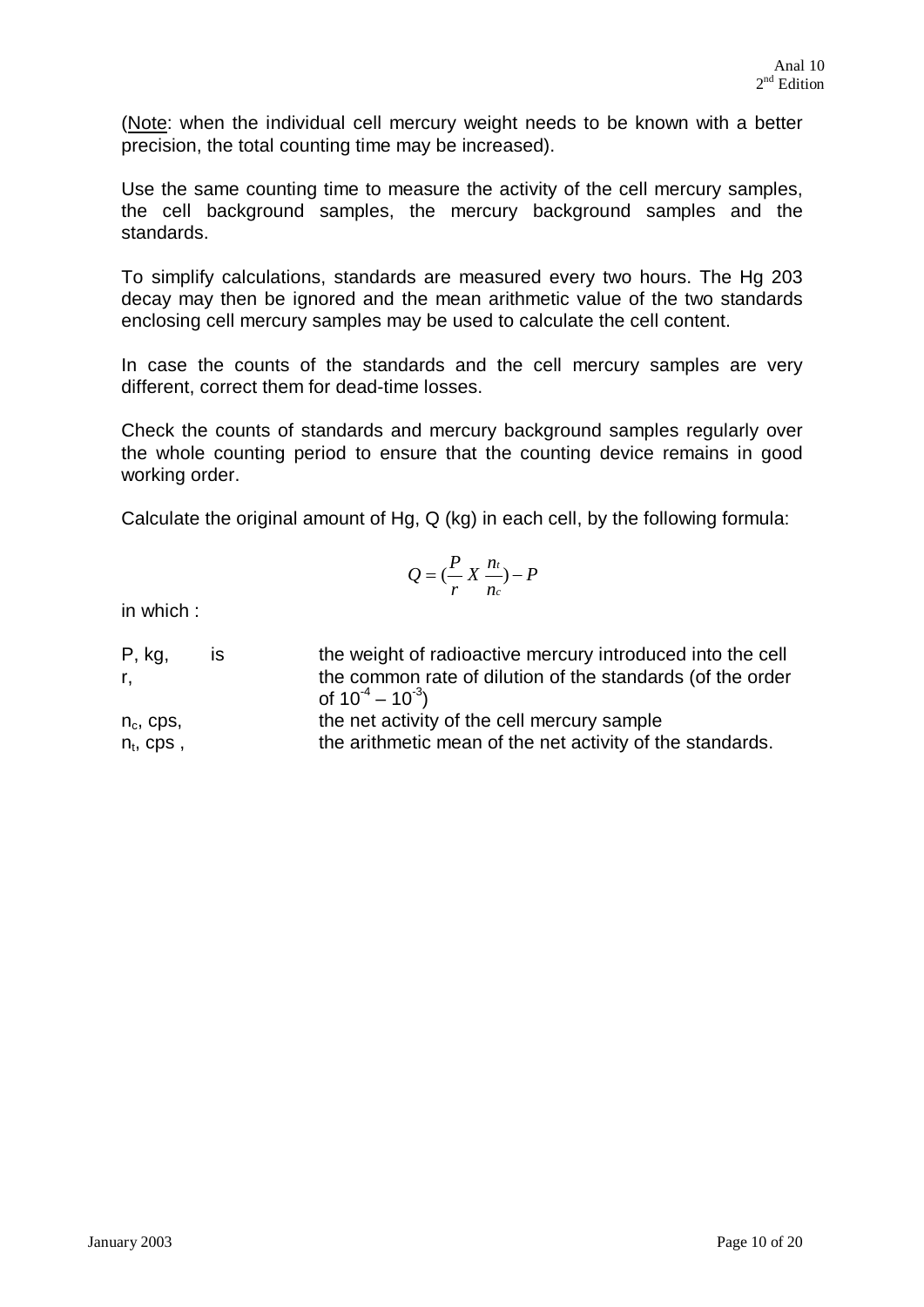#### <span id="page-10-0"></span>**11 LIST OF ANNEXES**

Appendix 1: Choice of a narrow window instead of using total counts conditions for the activity measurements comments the choice of a narrow window for the activity measurements

Appendix 2: Complete formula giving the amount Q when withdrawal and addition of mercury have occurred gives a complete formula for Q taking into account withdrawal and addition of mercury during the mixing period.

Appendix 3: Accuracy of the method analyses the accuracy of the method and Appendix 4: Handling of radioactive mercury details the material and the manipulations for a safe handling of radioactive mercury.

Appendix 5: Regulations to be followed by the factories gives the regulations to be followed by the factories for a correct application of the method.

 Appendix 6: gives the list of the members of the Mercury Inventory Subcommittee.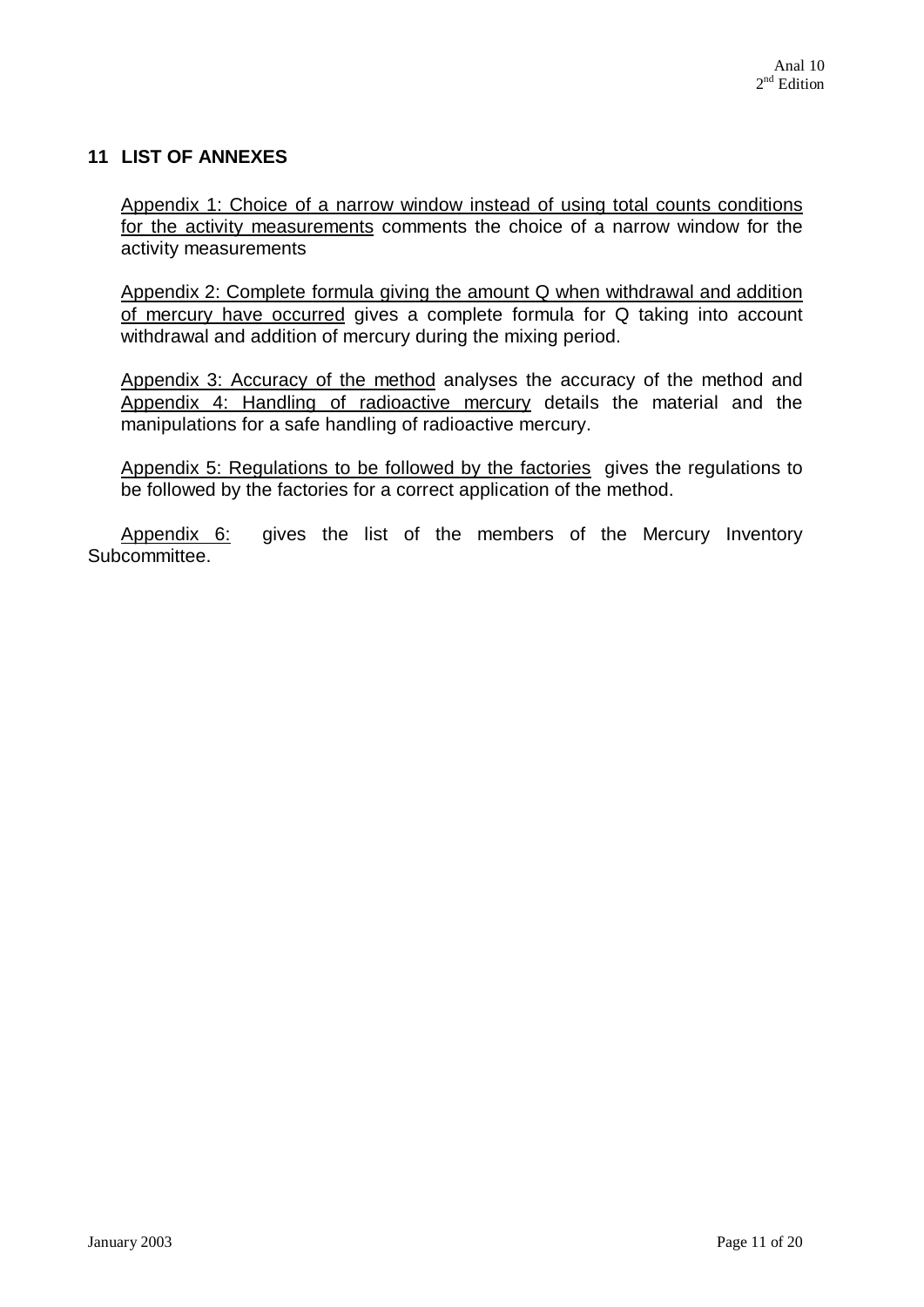#### <span id="page-11-0"></span>1. Appendix 1: Choice of a Narrow Window instead of using total counts conditions for the activity measurements

In the case of Hg 203 activity measurements, the total counting given by a very wide window of 10 to 4500 keV is only 30 % higher than that obtained with a narrow window of e.g. 220 to 320 keV.

As there is no significant difference in the standard deviation of the two countings, a narrow window is to be preferred so as to diminish background counts and to minimise any interference from possible radioactive impurities.

However, the choice of a narrow window requires counting equipment with low drift.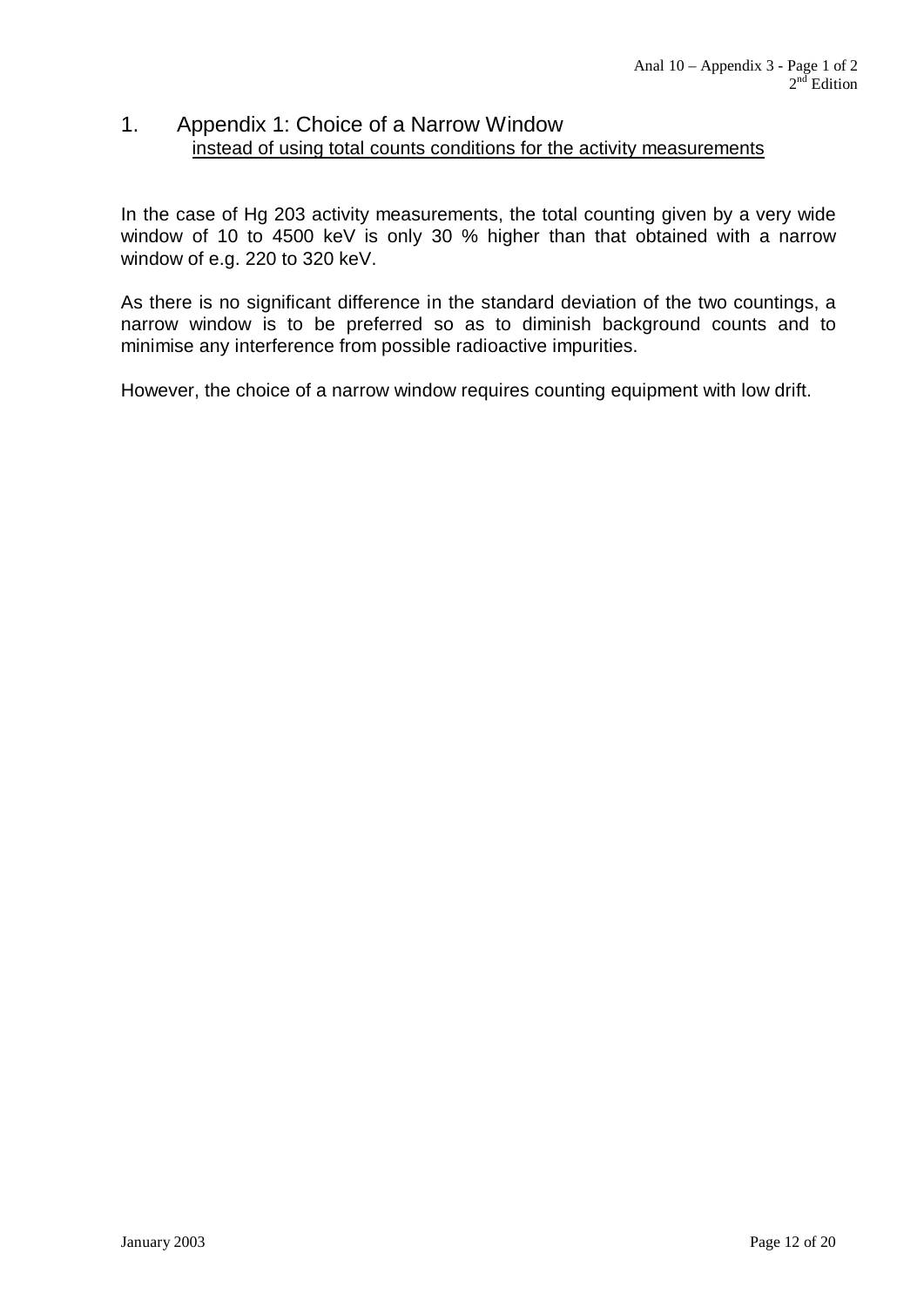## <span id="page-12-0"></span>2. Appendix 2: Amount of Mercury to be Added

The objective of this appendix id to give the complete formula for the amount Q when withdrawal and addition of mercury have occurred: in the case of long mixing times it sometimes occurs that withdrawal of thick mercury followed by addition of natural mercury has to be done during the mixing period.

Then, Q, at the time of dosing, is given by the following formula :

$$
Q = \frac{G - M + A + \sqrt{(G - M + A)^2 - 4 \cdot AG}}{2} - P
$$

In which: *c t n n x r*  $A = \frac{p}{x} \frac{n_t}{y}$  (see Section [10\)](#page-8-2)

G, kg, the weight of thick mercury withdrawn from the cell M, kg, the weight of mercury added.

This formula may be applied only when a total weight of G kg thick mercury has been withdrawn from the cell before being replaced by M kg of fresh mercury.

After this correction, only withdrawals of thick mercury are allowed.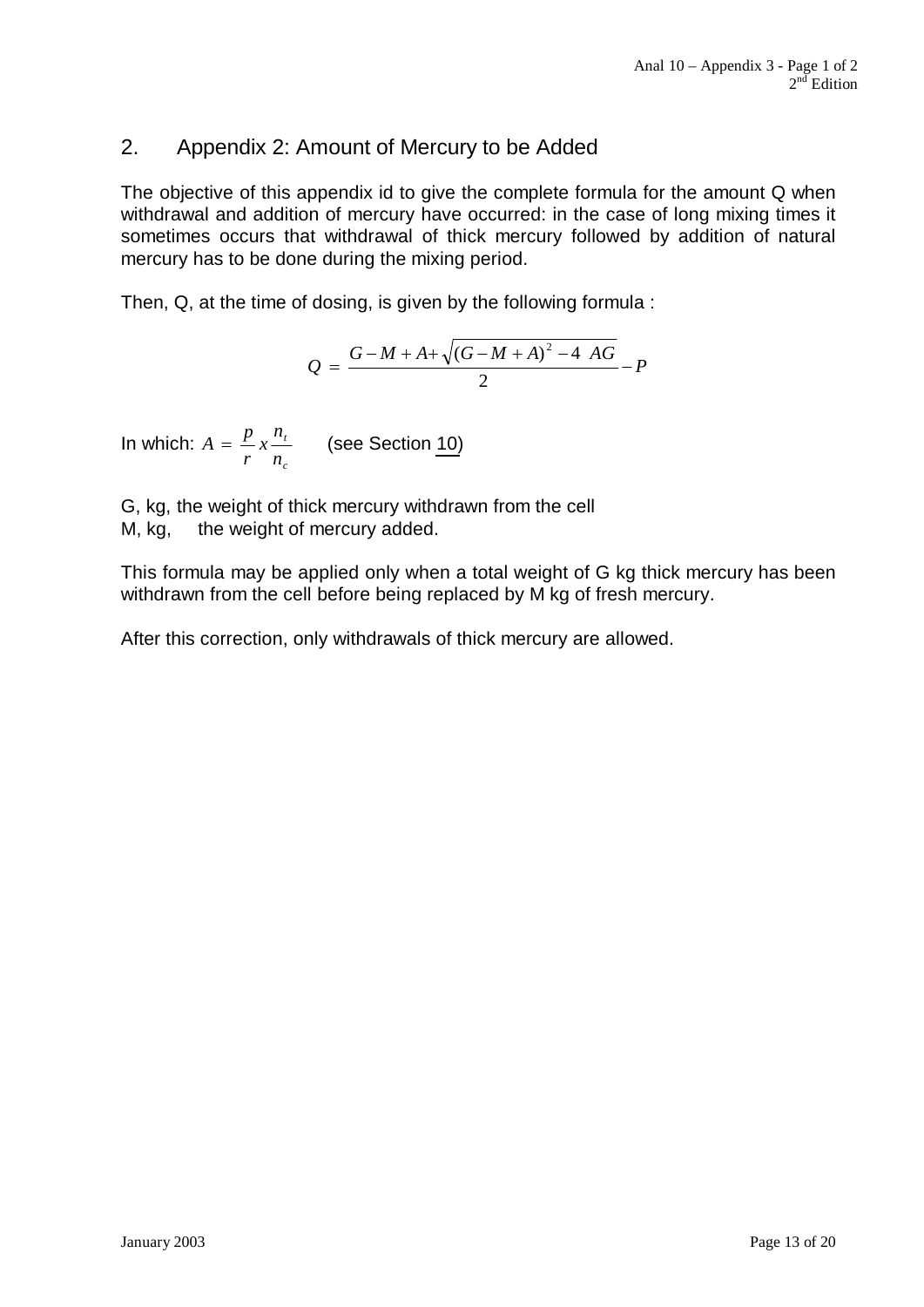## <span id="page-13-0"></span>3. Appendix 3: Accuracy of the Method

1) Random errors cause positive and negative deviations from a true value m in a statistical manner resulting in a "normal distribution" with a mean value  $\overline{m}$  and a standard deviation  $\sigma$ . The interval m  $\pm \sigma$  involves 68.3 % and the interval m  $\pm 2 \sigma$ , 95.5 % of the obtained values. The relative standard deviation of a product or quotient is equal to the Pythagorean sum of the single relative standard deviations.

Consequently, the standard deviation  $\sigma_{\text{OC}}$  of the amount of mercury in the cell  $Q_c =$  $(Pxn_t / rxn_c)$  - P becomes (neglecting the error in the subtractive term P):

$$
\sigma_{Q_c} = \left[\sigma_r^2 + \sigma_p^2 + \sigma_{n_t}^2 + \sigma_{n_c}^2\right]^{1/2}
$$

For a dilution rate r obtained by double dilution, calculation shows  $\sigma_r$  is  $\pm$  0.02 % for an individual weighing error of  $\pm$  0.005 %.

The following table gives the amounts of the single relative standard deviations.

| $\sigma_i$                 | <b>Origin of Error</b>                                                                                                           | <b>Symbol</b> |
|----------------------------|----------------------------------------------------------------------------------------------------------------------------------|---------------|
|                            | $\sigma_r = \pm 0.02\%$   dilution rate of standards                                                                             |               |
|                            | $\sigma_{P} = \pm 0.05\%$   weight of dosing                                                                                     | Р             |
|                            | $\sigma_{n_t} = \pm 0.1\%$ counting of standard (statistical error, geometry<br>of phials and homogeneity of the stock solution) | $n_{t}$       |
| $\sigma_{n_c} = \pm 0.3\%$ | counting of cell sample (statistical error and<br>geometry of phials)                                                            | $n_{\rm c}$   |

The standard deviation of Qc becomes by applying the given formula to the above listed

single standard deviations

$$
\sigma_{\varrho_{c}}=\pm 0.32\%
$$

The standard deviation of the total amount of mercury in n cells becomes

$$
\sigma_Q = \pm 0.32\,\% / \sqrt{n}
$$

Note that the latter formula is only reliable if the mercury content of all the cells in the cell-room follows a Gaussian distribution.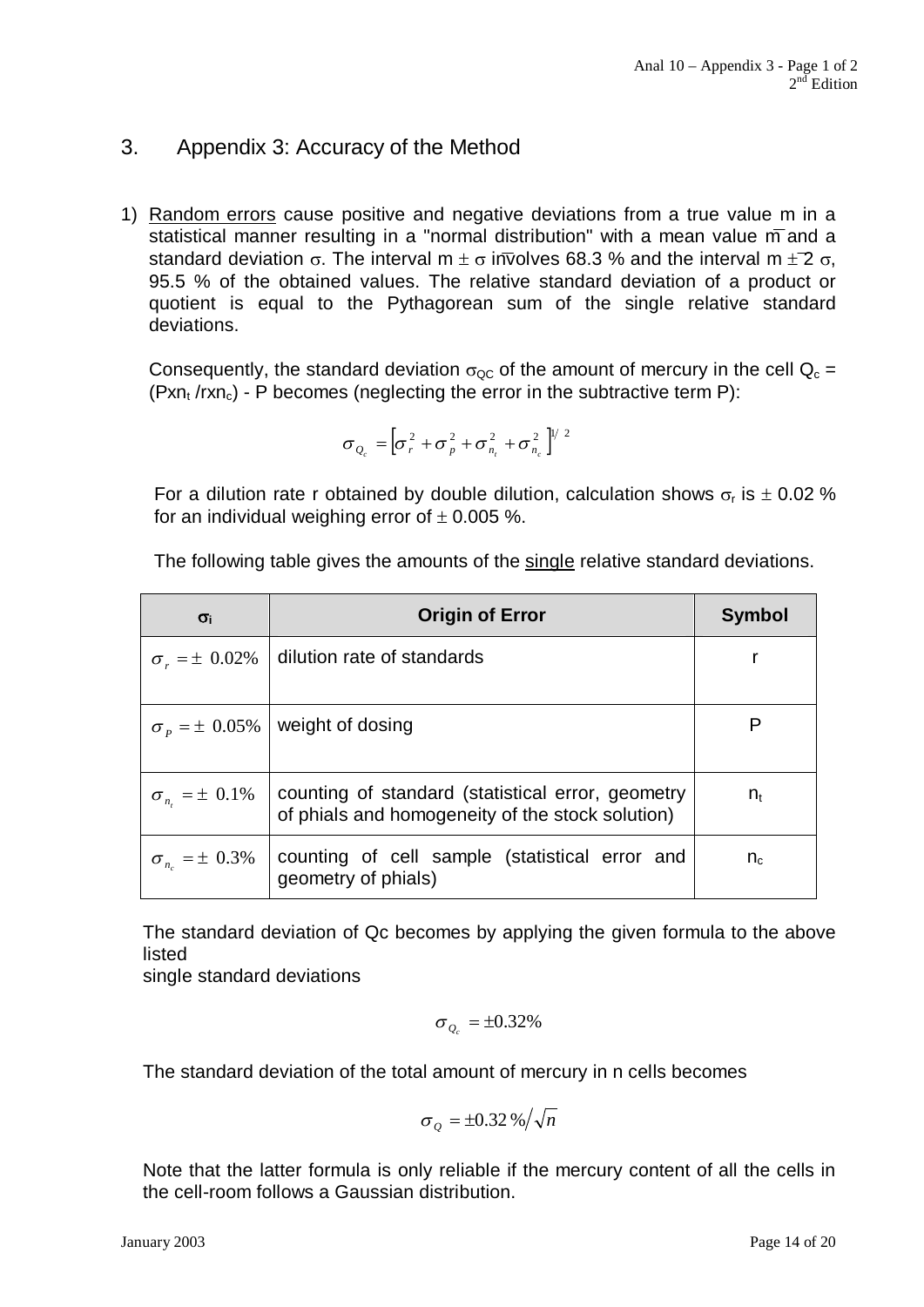2) Systematic errors cause either positive or negative deviations from the true value by a systematic failure of the method or the quality of the cell and the mixing process. They are expressed as relative errors in  $Q<sub>c</sub>$ , in the concerned order of magnitude, to be added algebrically.

| <b>Systematic error in</b><br>$Q_c$ sign<br>and max.<br>estimated amount | Origin of error                                                                             | Symbol of<br>affected value | <b>Effect on</b>                                     |
|--------------------------------------------------------------------------|---------------------------------------------------------------------------------------------|-----------------------------|------------------------------------------------------|
| $+$ or $-$ 0.005 %                                                       | dilution factor                                                                             | r                           | all cells                                            |
| $0.1 \%$<br>$\ddot{}$                                                    | active impurities in dose<br>mercury removed<br>by<br>electrolysis or<br>sole<br>extraction | $n_c$                       | all cells                                            |
| 0.1%<br>$\ddot{}$                                                        | tracer loss on dosing                                                                       | $n_c$                       | single cell                                          |
| 1%                                                                       | uncomplete mixing, resp.<br>dead corners, kept below<br>1% by mixing time control           | $n_c$                       | majority of cells<br>depending<br>on<br>cell quality |

The following table lists up the systematic errors.

The negative deviation from the true value of Q by uncomplete mixing or dead corners is the biggest of the errors taken into consideration. It. is related to the quality of the cell and should therefore remain unchanged between two subsequent inventories if the same mixing time (the time between dosing and sampling) is chosen. This systematic error cancels for the annual loss, determined as a difference of two subsequent inventories.

#### 3) Random errors related to the annual loss of mercury

Let us assume a total weight Q of 200 t Hg for n cells, known at  $\pm 2 \sigma_Q = \pm 0.2$  t Hg  $\left(\sigma_{\varrho}=\sigma_{\varrho_{c}}\left/\sqrt{n}\right.=0.05\%\right)$  and a total annual consumption of 3 t Hg.

The error of ca. 0.3 t Hg ( $\sqrt{2}$  x 0.2 t Hg) which affects the difference of two successive annual inventories represents only 10 % of the total loss.

In that case,  $\, \sigma_{\varrho_{c}}$  , equal to 0.05 % x  $\sqrt{n}$  , may be equivalent to  $\pm$  0.5 % for a plant of 100 cells having a Gaussian distribution of weights.

For such a plant, the accuracy of the determination of the annual consumption will even be better than 10 % when the value of  $\, \sigma_{\varrho_{c}} \,$  equals  $\pm$  0.32 % as calculated in paragraph 1.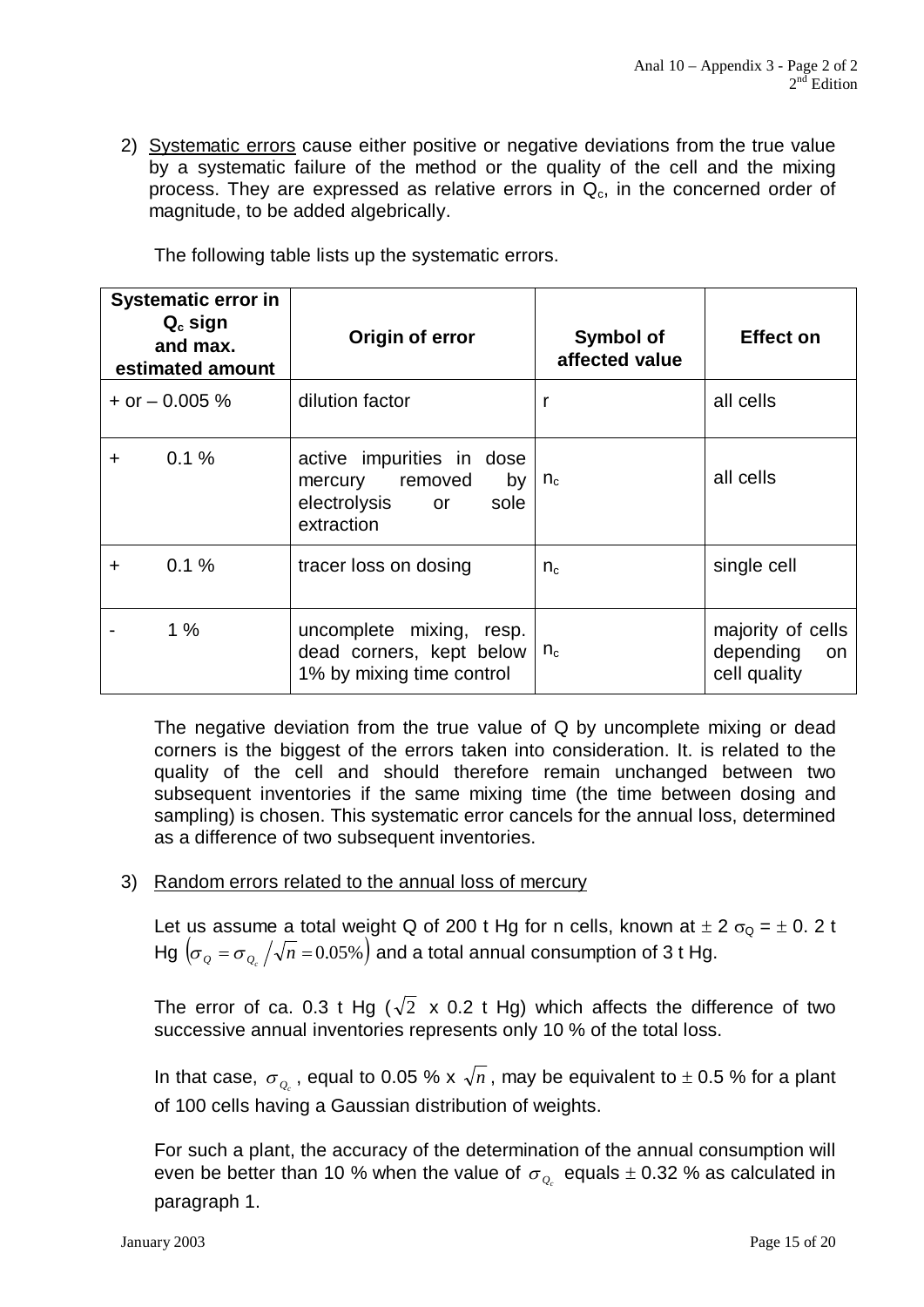## <span id="page-15-0"></span>4. Appendix 4: Handling of Radioactive Mercury

Local and national safety regulations must be strictly observed by the operators to whom adequate training must be given.

The following working procedure is given as an example.

#### 1) Protection of the operator

When handling radioactive mercury, the operator will wear:

- $\triangleright$  laboratory coat
- $\triangleright$  pair of rubber gloves
- $\triangleright$  two film tests (chest and wrist).

The operator will have at his disposal a contamination control device and a radiation monitor or an equivalent type of Dosimeter. This latter instrument allows continuous measurement of the dose of radiations emitted by the radioactive product.

The manipulations are performed mostly behind a lead wall (see below).

2) Materials

The preparation of the active sticksolution and the bottling of the doping samples has to be achieved in a laboratory fume hood.

It is necessary to use a work bench whose covering is non absorbent not liable to amalgamation.

The operator must use adequate materials, examples of which are given the following list :

- $\ge$  a plate (50 x 30 cm) of stainless steel or PVC with a raised edge of about 1 cm
- $\triangleright$  bricks made of lead 5 cm thick, for building a wall (30 x 30 cm) in front of the table
- $\triangleright$  the lead wall is surmounted by a lead glass sheet 5 cm thick
- ▶ a 500 cm<sup>3</sup> beaker of stainless steel, or PVC, containing about 3 kg stable mercury
- $\triangleright$  materials and equipment for distance manipulation, including an ampoule breaker.

#### 3) Manipulation

Check the dose at the surface of the cardboard delivery box.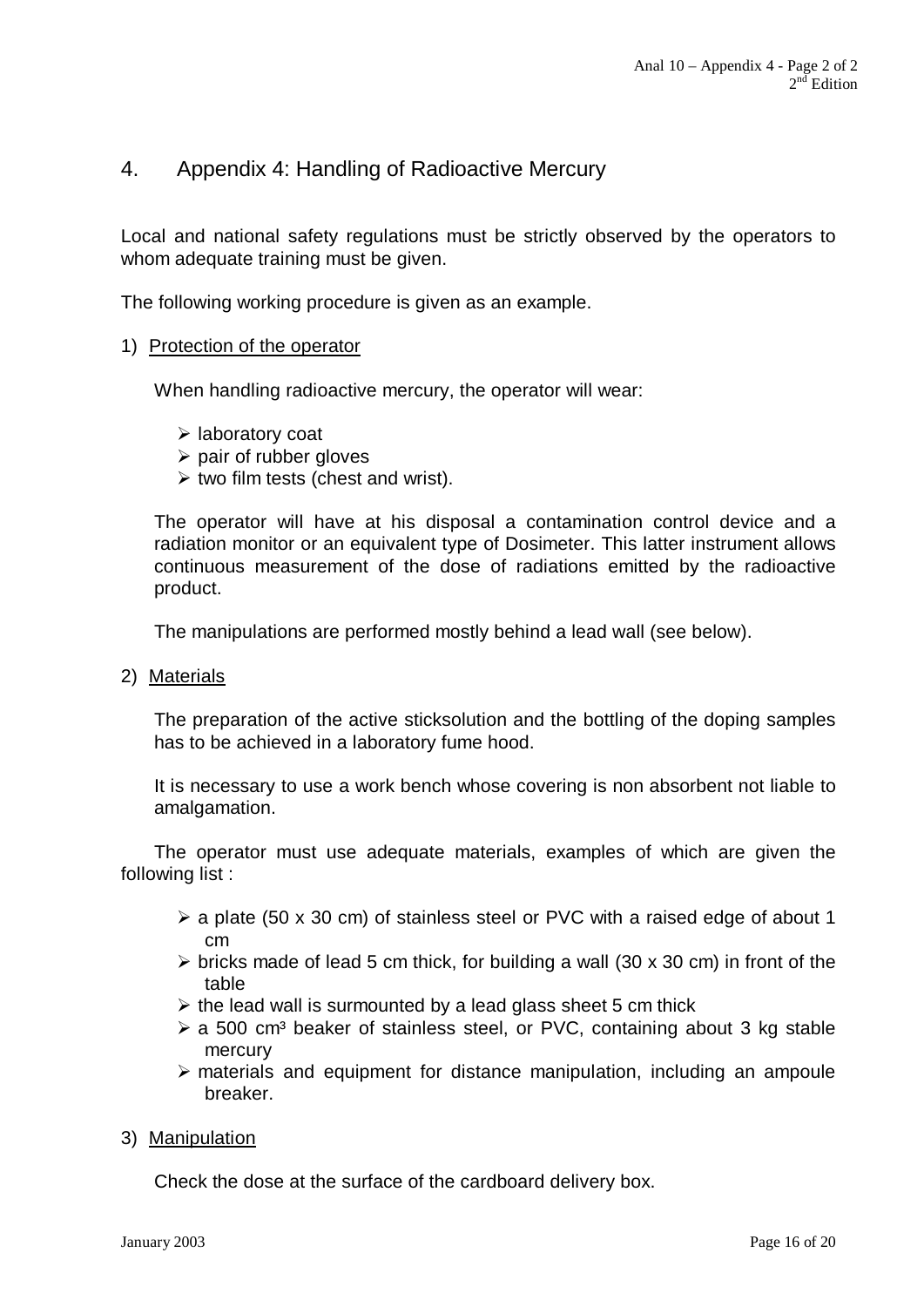After opening the cardboard box, all manipulations will be performed on the recessed table arranged behind the lead wall. Check the dose at the surface or the can.

Place the can on the table.

Extract the aluminium container using ordinary tongs at least 20 cm long.

Unscrew the lid using the tongs, keeping the container stationary with another pair of similar tongs.

Extract the ampoules containing the radioactive mercury using a pair of small tweezers with long jaws and immediately place them in the beaker clean mercury.

Break open the ampoules using an ampoule breaker, keeping it at extreme arm's length.

Remove the large pieces of broken quartz after rinsing them by dipping them several times into the mercury using the small tweezers and put them back into the aluminium container.

Following this initial dilution the radiation emitted should not be more than a few hundreds of µSv/h (a few tens of mR/h, so that further manipulation does not require lead shielding.

Filter the mercury on cotton-wool, placed in the bottom of a funnel, to remove the smaller pieces of quartz from the mercury.

Gently pour the 3 kg of radioactive mercury into the vat containing the whole amount of mercury to be labelled and homogenized for several hours.

Fill the polyethylene containers.

#### 4) Decontamination

Screw on the lid of the aluminium container, in which are the quartz pieces.

Reconstruct the original package and keep it locked away until complete loss of activity or removal by a specialist service.

Check for any contamination of all materials and of the work bench using the contamination control device.

Clean contaminated areas using nitric acid or a detergent paste and abrasive until completely decontaminated.

Check the cleaning materials and rinse generously with water.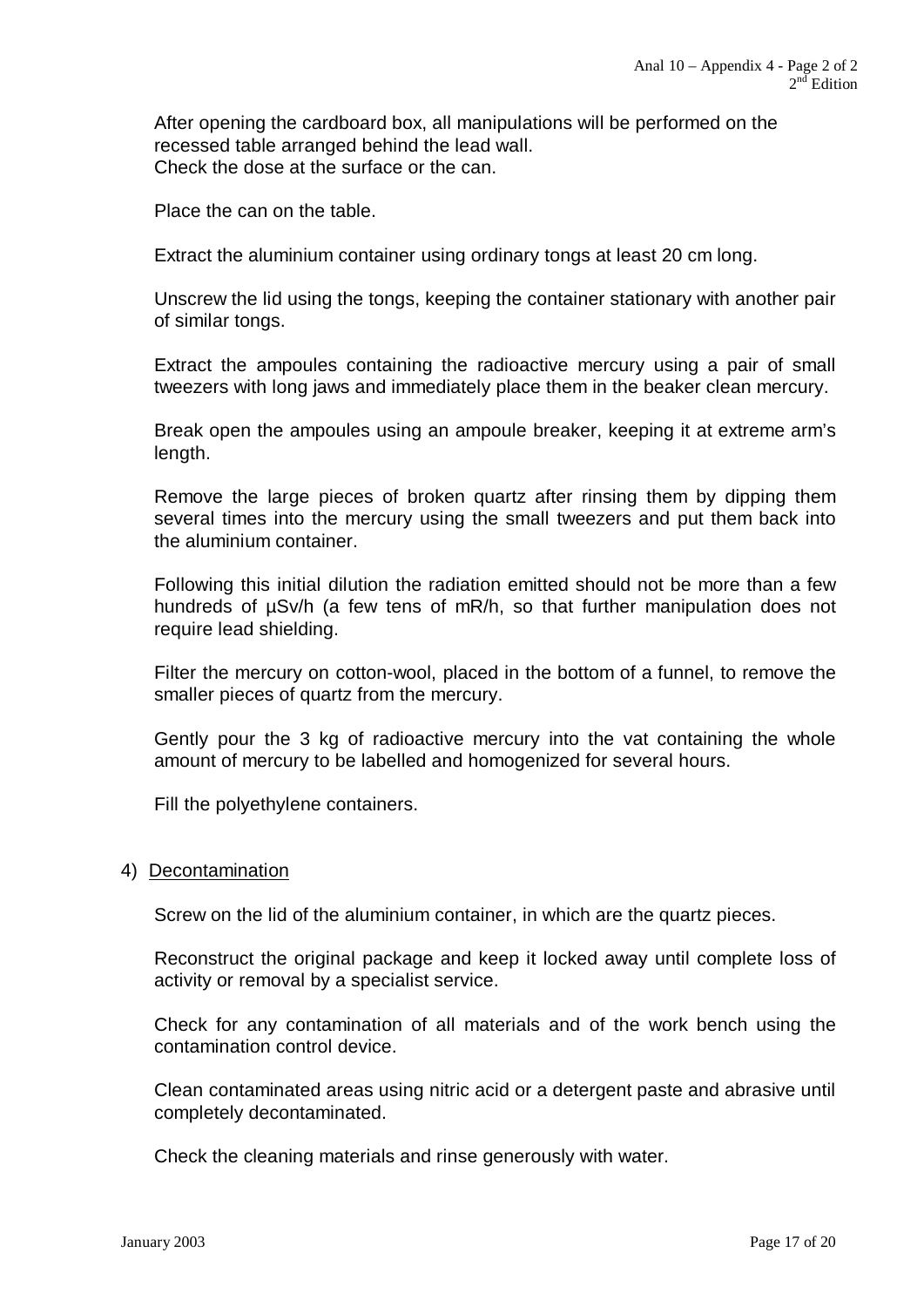## <span id="page-17-0"></span>5. Appendix 5: Regulations to be Followed by the Factories

#### 1) Mercury inventory of cells

- $\triangleright$  To minimise the cleaning of cells and to favour the mixing of radioactive mercury with cell mercury, cells suspected of containing abnormal quantities of thick mercury should be cleaned prior to the dosing.
- ¾ Mercury lutes should be cleaned directly before dosing as to prevent blockages of mercury circulation.
- $\triangleright$  During 48 hours after dosing no mercury should be withdrawn from the cell. After 48 hours of mixing a withdrawal of mercury will not influence the concentration of radioactive mercury.
- $\triangleright$  No fresh mercury may be added to cells during 48 hours before sampling. Added mercury always influences the concentration of radioactive mercury.
- $\triangleright$  Mercury movements, especially additions, should be restricted to a minimum and be recorded with precision for each individual cell (weights and dates). It is important to note if mercury has been withdrawn first and added later or vice versa.
- $\triangleright$  Big quantities of mercury can better be handled in a single than in several operations in order to improve and facilitate the corrections.
- $\triangleright$  Withdrawn mercury being radioactive may never be added to another cell and must be stocked apart or added to the cell from which it has been taken.
- $\triangleright$  When the mixing is assured by a circulating mercury pump, cells may be shut down for long periods.
- $\triangleright$  A complete shut down of the unit for long periods for example in case of strikes, will make a correct inventory difficult. However if the mercury pump keeps running and no excessive leakages of mercury occur, the inventory will be correct.

#### 2) Mercury inventory of factory

A certain part of the mercury of a factory will not be measured by the radioactive tracer technique as this mercury is present outside the cell-denuder circuit. Recoverable mercury is present in:

- $\triangleright$  the stocks of the cell rooms
- ¾ the mains of hydrogen, caustic, wash water, waste hydrogen and possibly brine circuit
- $\triangleright$  reservoirs of the above mentioned circuits
- $\triangleright$  sumps and drains of the cell rooms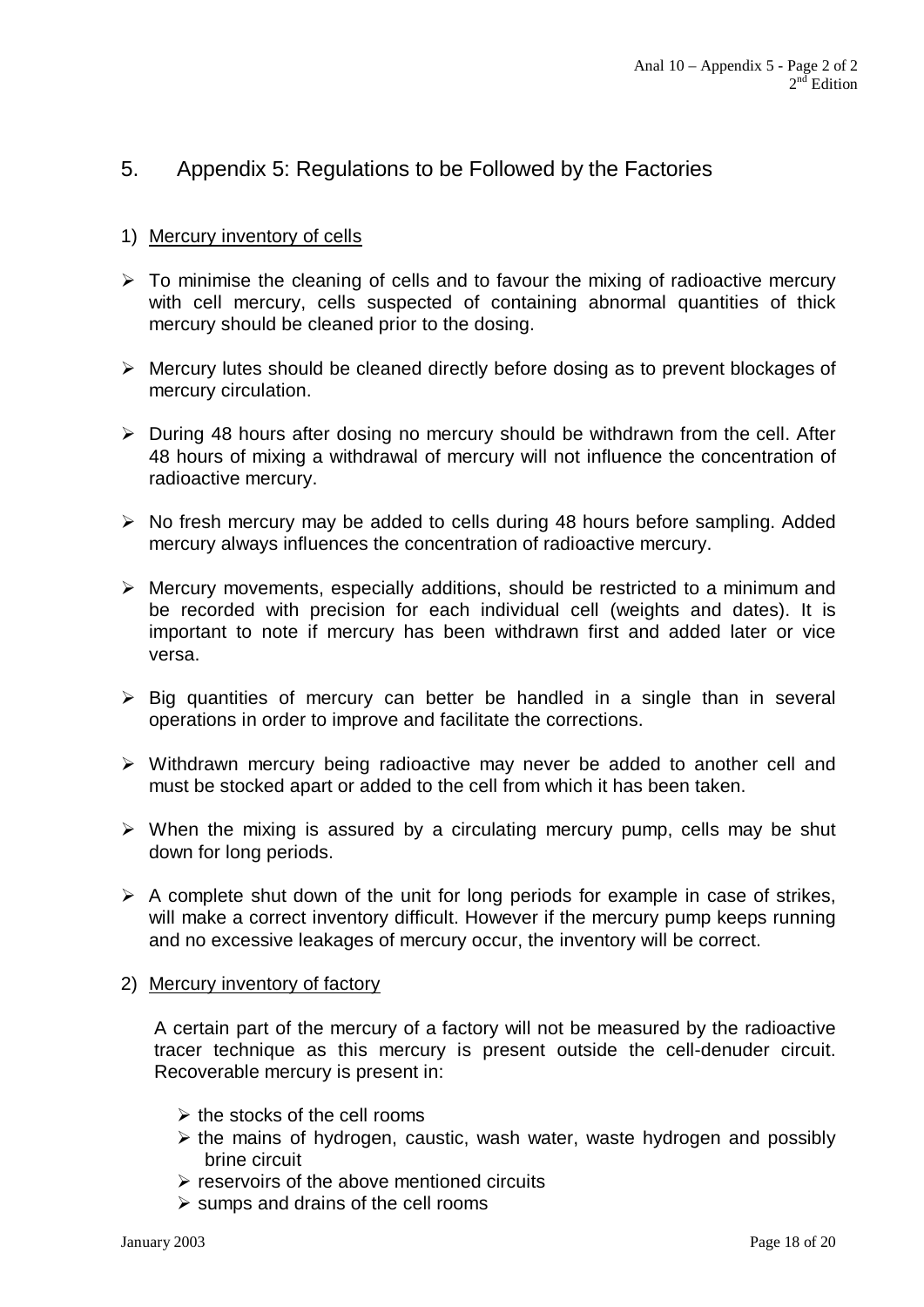$\triangleright$  muds of caustic filtration and waste water sumps and all other mercury containing mud.

For a good mercury inventory of the factory, it is necessary to know the stocks at the date of inventory or the changes in the stocks compared to the last made inventory.

A complete cleaning of mains and reservoirs before inventory is extremely difficult. Cleaning of caustic, hydrogen and brine mains and reservoirs needs a complete shut down of the plant. The cleaning of waste hydrogen and wash water mains and reservoirs is possible at low loads.

However, a high pressure spray unit available for this kind of work emulsifies the mercury and makes recovery extremely difficult and unhealthy. The best solution will be the adoption during construction of the highest possible slope for the mains and the fixing of purgers at the lowest points. This enables mercury to be taken away at least just before the date of inventory.

To prepare a correct inventory:

Drain all purges of the mains and reservoirs and clean the sumps and drains of waste water before the date of the inventory, separate the mud present on the date of the inventory from the mud produced later on, recover all mercury of the mud by decantation and/or distillation add or book all recovered mercury to the mercury stock of the cell rooms on the date of the inventory.